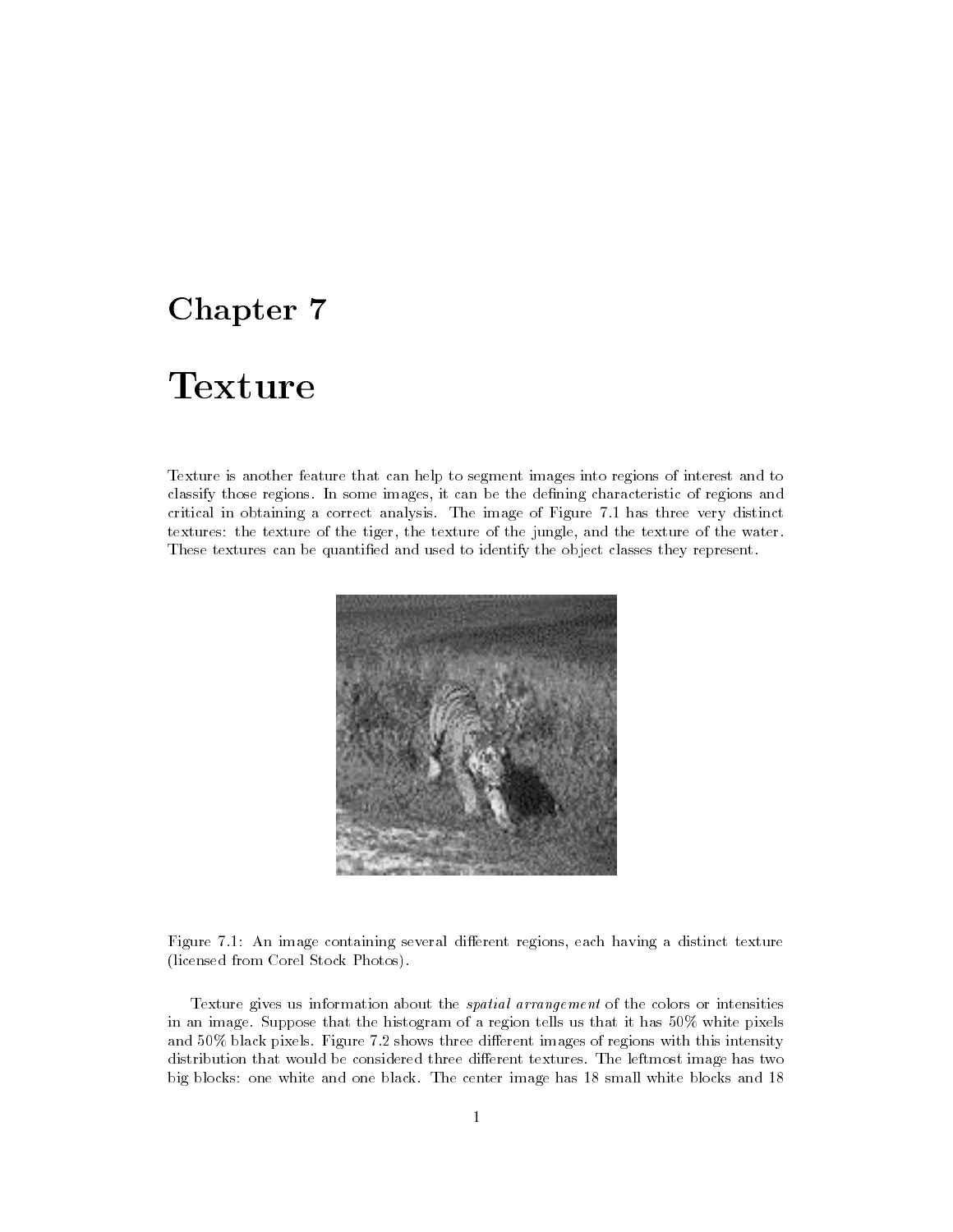small black blocks forming a checkerboard pattern. The rightmost image has six long blocks, three white and three black, in a striped pattern.



Figure 7.2: Three different textures with the same distribution of black and white.

The images of Figure 7.2 were articially created and contain geometric patterns constructed from black and white rectangles. Texture is commonly found in natural scenes, particularly in outdoor scenes containing both natural and man-made objects. Sand, stones, grass, leaves, bricks, and many more objects create a textured appearance in images. Figure 7.3 illustrates some of these natural textures. Note that the two different brick textures and two different leaf textures shown are quite different. Thus, textures must be described by more than just their object classifications. This chapter discusses what texture is, how it can be represented and computed, and what it can be used for in image analysis.

#### 7.1Texture, Texels, and Statistics

The articial textures of Figure 7.2 are made up of primitive rectangular regions in white or black. In the checkerboard, the regions are small squares arranged in a 2D grid of alternating colors. In the striped pattern, the regions are long stripes arranged in a vertical sequence of alternating colors. It is easy to segment out these single-color regions and to recognize these simple patterns.

Now, consider the two leaf textures of Figure 7.3. The first has a large number of small, round leaves, while the second has a smaller number of larger, pointed leaves. It is difficult to describe the spatial arrangements of the leaves in words; the arrangements are not regular, but there is some quality of the image that would make one argue that there is a noticeable arrangement in each image.

Part of the problem in texture analysis is defining exactly what texture is. There are two main approaches:

1. **structural approach:** Texture is a set of primitive texels in some regular or repeated relationship.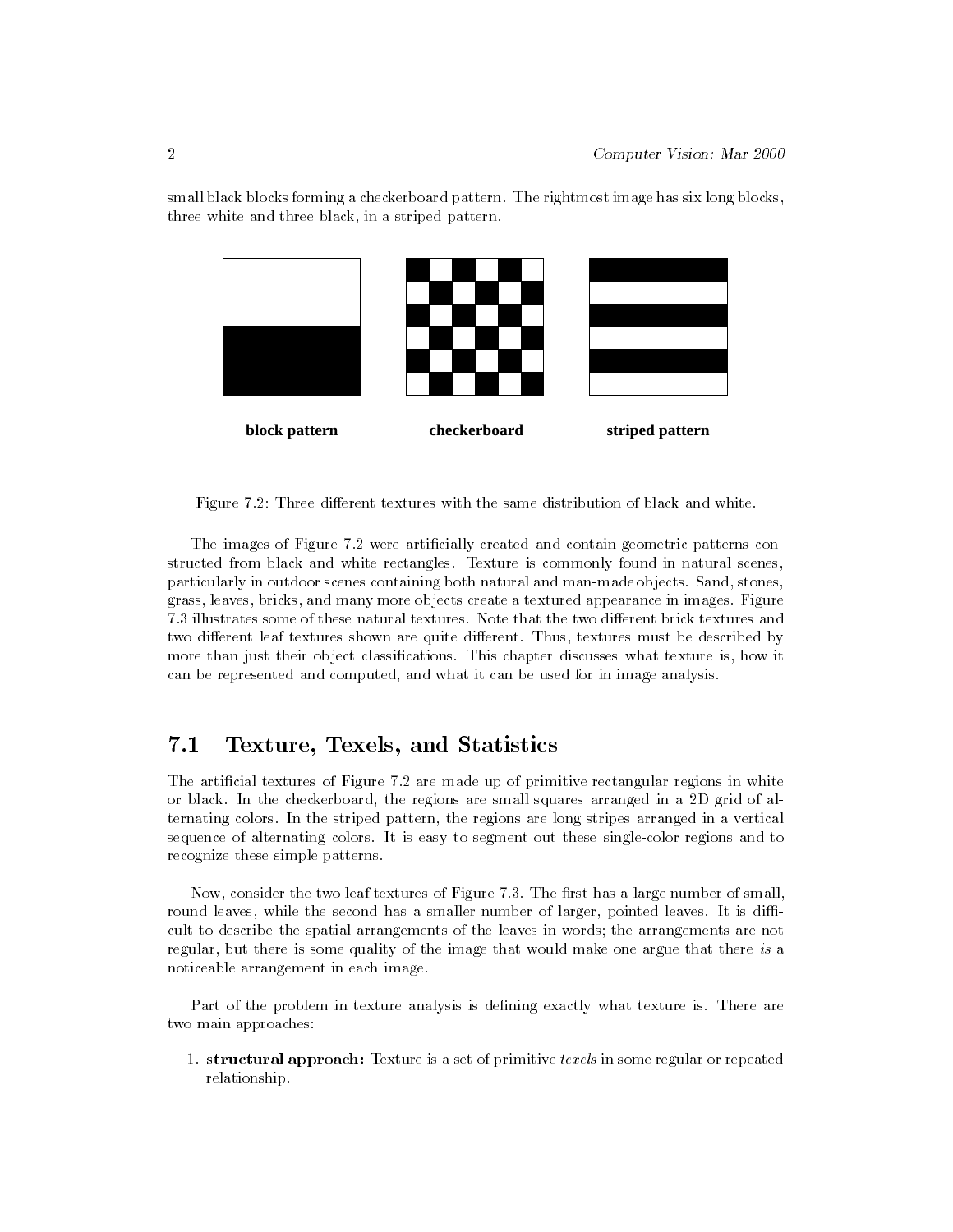

Figure 7.3: Natural textures (from the MIT Media Lab VisTex database: http://vismod.www.media.mit.edu/vismod/imagery/VisionTexture/vistex.html).

2. statistical approach: Texture is a quantitative measure of the arrangement of intensities in a region.

While the first approach is appealing and can work well for man-made, regular patterns, the second approach is more general and easier to compute and is used more often in practice.

#### 7.2Texel-Based Texture Descriptions

A texture can be thought of as a set of primitive texels in a particular spatial relationship. A structural description of a texture would then include a description of the texels and a specication of the spatial relationship. Of course, the texels must be segmentable and the relationship must be efficiently computable. One very nice geometry-based description was proposed by Tuceryan and Jain. The texels are image regions that can be extracted through some simple procedure such as thresholding. The characterization of their spatial relationships is obtained from a Voronoi tesselation of the texels as explained below.

Suppose that we have a set of already-extracted texels, and that we can represent each one by a meaningful point, such as its centroid. Let  $S$  be the set of these points. For any pair of points  $P$  and  $Q$  in  $S$ , we can construct the perpendicular bisector of the line joining them. This perpendicular bisector divides the plane into two half planes, one of which is the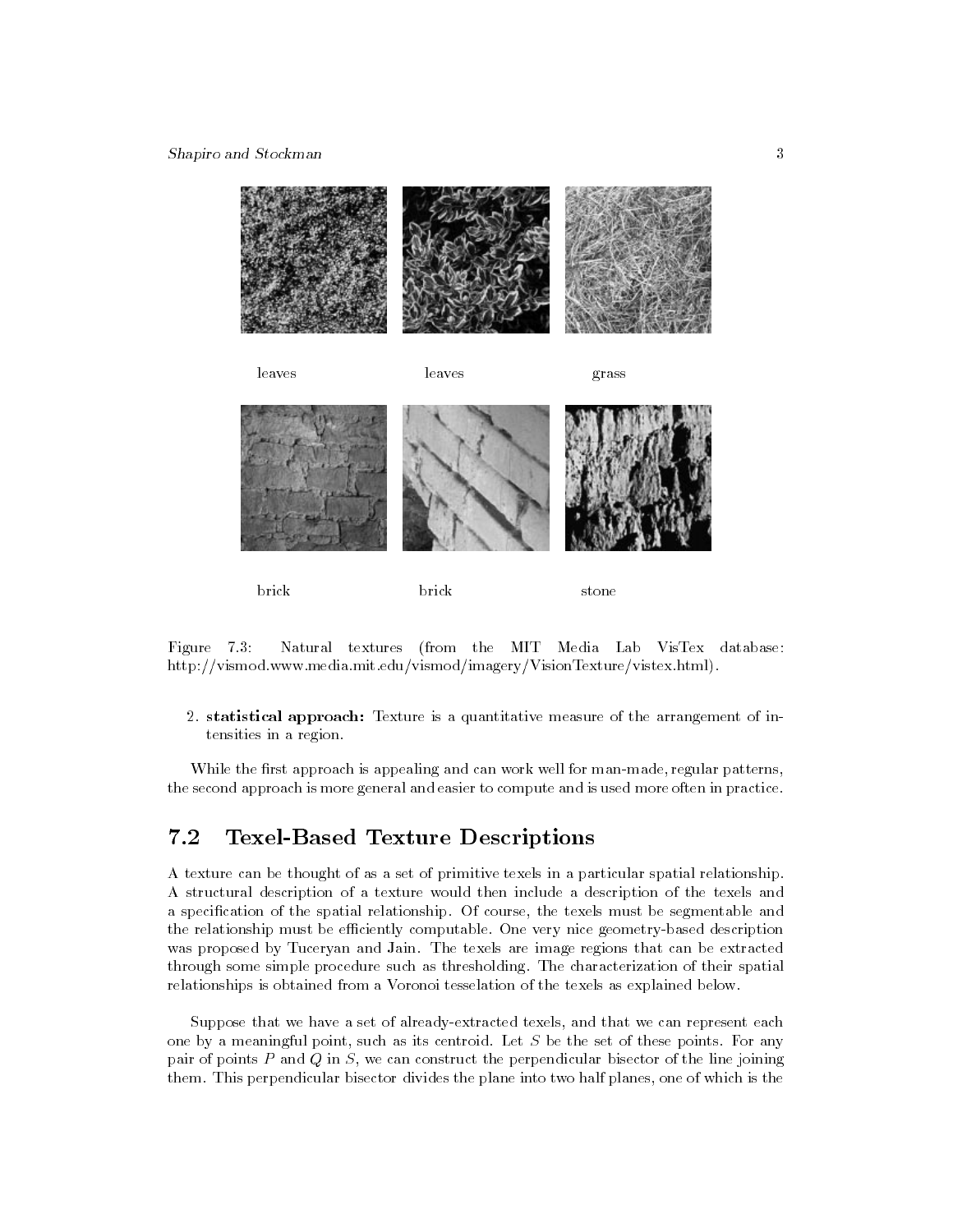

Figure 7.4: The Voronoi tesselation of a set of circular texels.

set of points that are closer to <sup>P</sup> and the other of which is the set of points that are closer to  $Q$ . Let  $H^\infty(P)$  be the half plane that is closer to  $P$  with respect to the perpendicular bisector of P and Q. We can repeat this process for each point Q in S. The Voronoi polygon of  $P$  is the polygonal region consisting of all points that are closer to  $P$  than to any other point of  $S$  and is defined by

$$
V(P) = \bigcap_{Q \in S, Q \neq P} H^Q(P)
$$

Figure 7.4 illustrates the Voronoi polygons for a set of circular texels. This pattern produces hexagonal polygons for internal texels; texels that border the image boundary have various other shapes.

Once the texels have been extracted from an image and their Voronoi tesselation computed, shape features of the polygons are calculated and used to group the polygons into clusters that define uniformly-textured regions. The type of pattern shown in Figure 7.4 extended to a large image would produce a single region of uniform texture characterized by the shape features of the regular hexagons.

## Exercise 1 Texel-Based Descriptions

Find or create a set of 5 images showing textures that have obvious texels that can be detected via a simple procedure such as thresholding based on gray-tone or color ranges. Try to find at least one texture that has more than one kind of texel. Draw the Voronoi tesselation for a small area on this image.

#### 7.3Quantitative Texture Measures

For the most part, segmenting out the texels is more difficult in real images than in artificially generated patterns. Instead, numeric quantities or statistics that describe a texture can be computed from the gray tones (or colors) themselves. This approach is less intuitive, but is computationally efficient and can work well for both segmentation and classification of textures.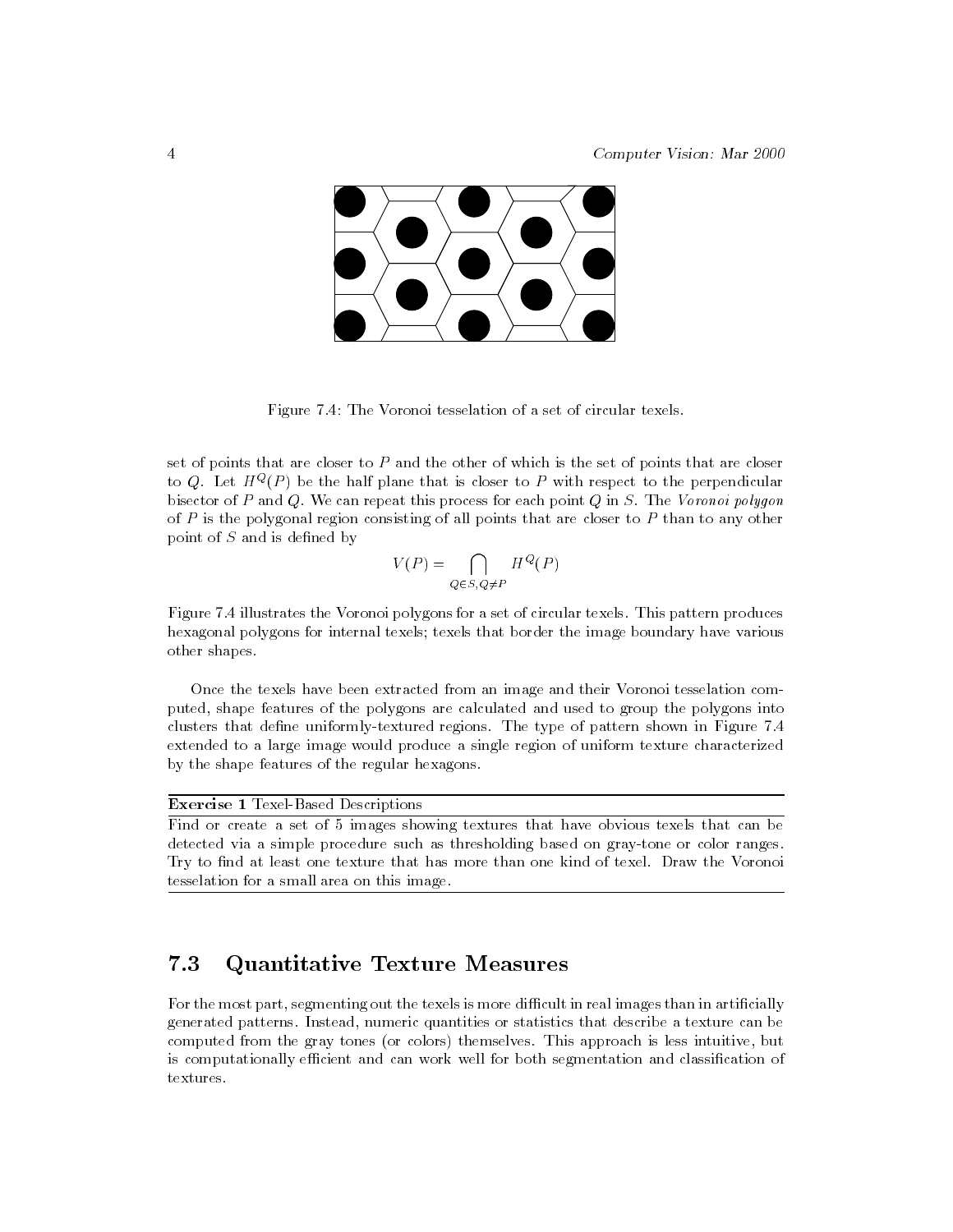Shapiro and Stockman 5

## 7.3.1 Edge Density and Direction

Since edge detection is a well-known and simple-to-apply feature detection scheme, it is natural to try to use an edge detector as the first step in texture analysis. The number of edge pixels in a given fixed-size region gives some indication of the busyness of that region. The directions of these edges, which are usually available as a biproduct of the edge-detection process, can also be useful in characterizing the texture pattern.

Consider a region of <sup>N</sup> pixels. Suppose that a gradient-based edge detector is applied to this region producing two outputs for each pixel p: 1) the gradient magnitude  $Mag(p)$  and 2) the gradient direction  $Dir(p)$ , as defined in Chapter 5. One very simple texture feature is edgeness per unit area which is defined by

$$
F_{edges} = \frac{|\{p \mid Mag(p) \ge T\}|}{N} \tag{7.1}
$$

for some threshold  $T$ . Edgeness per unit area measures the busyness, but not the orientation of the texture.

This measure can be extended to include both busyness and orientation by employing histograms for both the gradient magnitude and the gradient direction. Let Hmag (R) denote the normalized histogram of gradient magnitudes of region R, and let Hdir denote the normalized histogram of gradient orientations of region R. Both of these histograms are over a small, fixed number (such as 10) of bins representing groups of magnitudes and groups of orientations. Both are normalized according to the size NR of region R. Then

$$
F_{magdir} = (H_{mag}(R), H_{dir}(R))
$$
\n<sup>(7.2)</sup>

is a quantitative texture description of region  $R$ .



Figure 7.5: Two images with different edgeness and edge-direction statistics.

Consider the two 5  $\times$  5 images shown in Figure 7.5. The image on the left is busier than the image on the right. It has an edge in every one of its 25 pixels, so its edgeness per unit area is 1.0. The image on the right has 6 edges out of its 25 pixels, so its edgeness per unit area is only 0.24. For the gradient-magnitude histograms, we will assume there are two bins representing dark edges and light edges. For the gradient-direction histograms, we will use three bins for horizontal, vertical, and diagonal edges. The image on the left has 6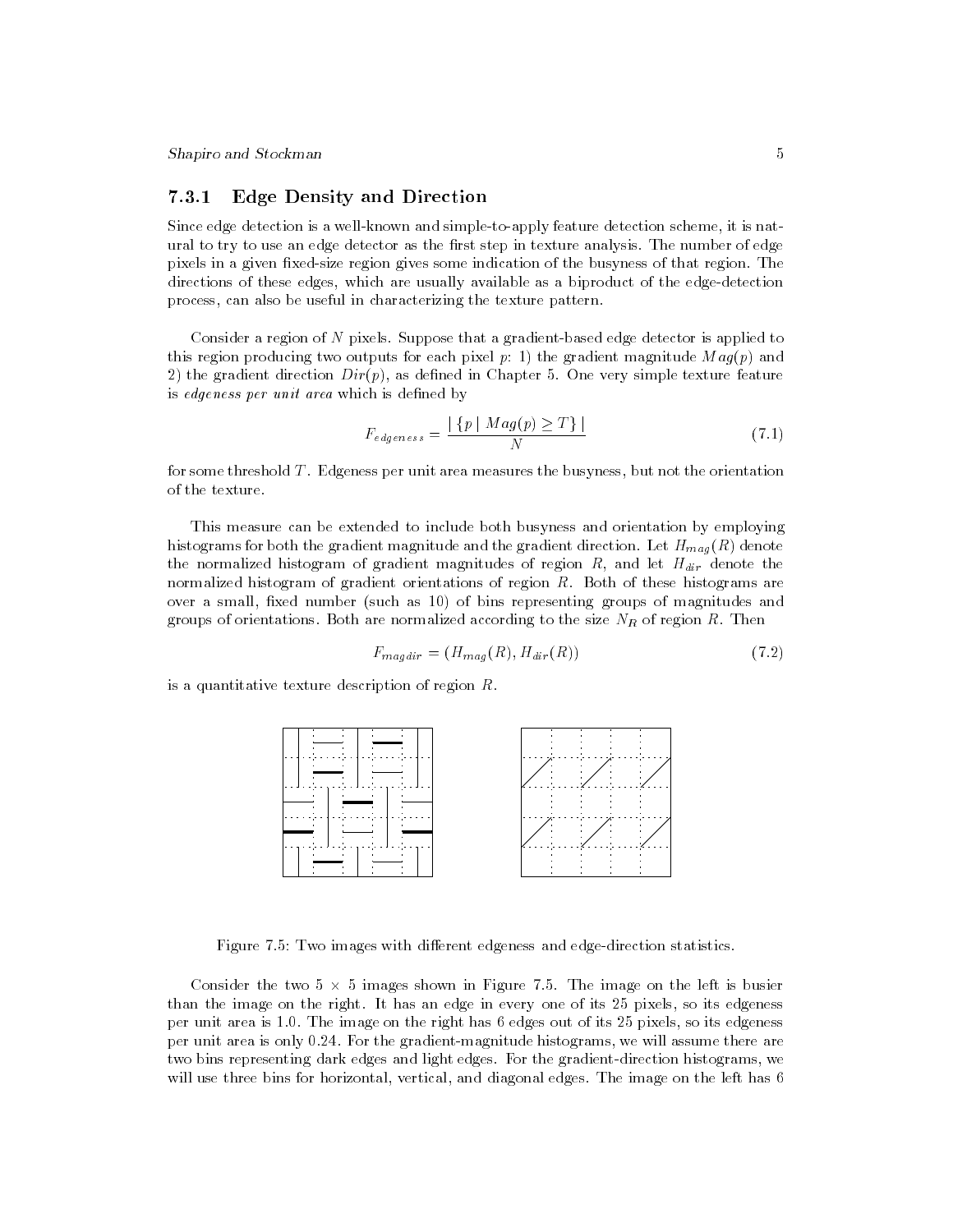dark edges and 19 light edges, so its normalized gradient-magnitude histogram is (0.24,0.76), meaning that 24% of the edges are dark and 76% are light. It also has 12 horizontal edges, 13 vertical edges, and no diagnonal edges, so its normalized gradient-direction histogram is  $(0.48,0.52,0.0)$ , meaning that  $48\%$  of the edges are horizontal,  $52\%$  are vertical and 0% are diagonal. The image on the right has no dark edges and 6 light edges, so its normalized gradient-magnitude histogram is  $(0.0, 0.24)$ . It also has no horizontal edges, no vertical edges, and 6 diagonal edges, so its normalized gradient-direction histogram is (0.0,0.0,0.24). In the case of these two images, the edgeness-per-unit-area measure is sufficient to distinguish them, but the histogram measure provides a more powerful descriptive mechanism in general. Two *n*-bin histograms  $H_1$  and  $H_2$  can be compared by computing their  $L_1$  distance

$$
L_1(H_1, H_2) = \sum_{i=1}^{n} |H_1[i] - H_2[i]|
$$
\n(7.3)

Exercise 2 Edge-Based Texture Measures

Obtain a set of images that have lots of man-made structures with clearly defined edges.  $W$  is the a program to compute the texture measure  $F$   $m$   $m$   $n$  of  $\alpha$  can  $\alpha$  for each or these images, and compare them using the  $L_1$  distance of equation 7.3.

# 7.3.2 Local Binary Partition

Another very simple, but useful texture measure is the local binary partition measure. For each pixel <sup>p</sup> in the image, the eight neighbors are examined to see if their intensity is greater than that of  $p$ . The results from the eight neighbors are used to construct an eight-digit binary number  $b_1b_2b_3b_4b_5b_6b_7b_8$  where  $b_i = 0$  if the intensity of the *ith* neighbor is less than or equal to that of  $p$  and 1 otherwise. A histogram of these numbers is used to represent the texture of the image. Two images or regions are compared by computing the  $L_1$  distance between their histograms as defined above.

## Exercise 9 LI D

Using the images from the previous exercise, write another program to compute the histogram representing the LBP texture measure of each image. Again compute the  $L_1$  distances between pairs of images using this measure. Compare to your previous results.

#### 7.3.3 7.3.3 Co-occurrence Matrices and Features

A co-occurrence matrix is a two-dimensional array  $C$  in which both the rows and the columns represent a set of possible image values  $V$ . For example, for gray-tone images  $V$  can be the set of possible gray tones and for color images  $V$  can be the set of possible colors. The value of  $C(i, j)$  indicates how many times value i co-occurs with value j in some designated spatial relationship. For example, the spatial relationship might be that value <sup>i</sup> occurs immediately to the right of value  $j$ . To be more precise, we will look specifically at the case where the set  $V$  is a set of gray tones and the spatial relationship is given by a vector  $d$ that specifies the displacement between the pixel having value i and the pixel having value j.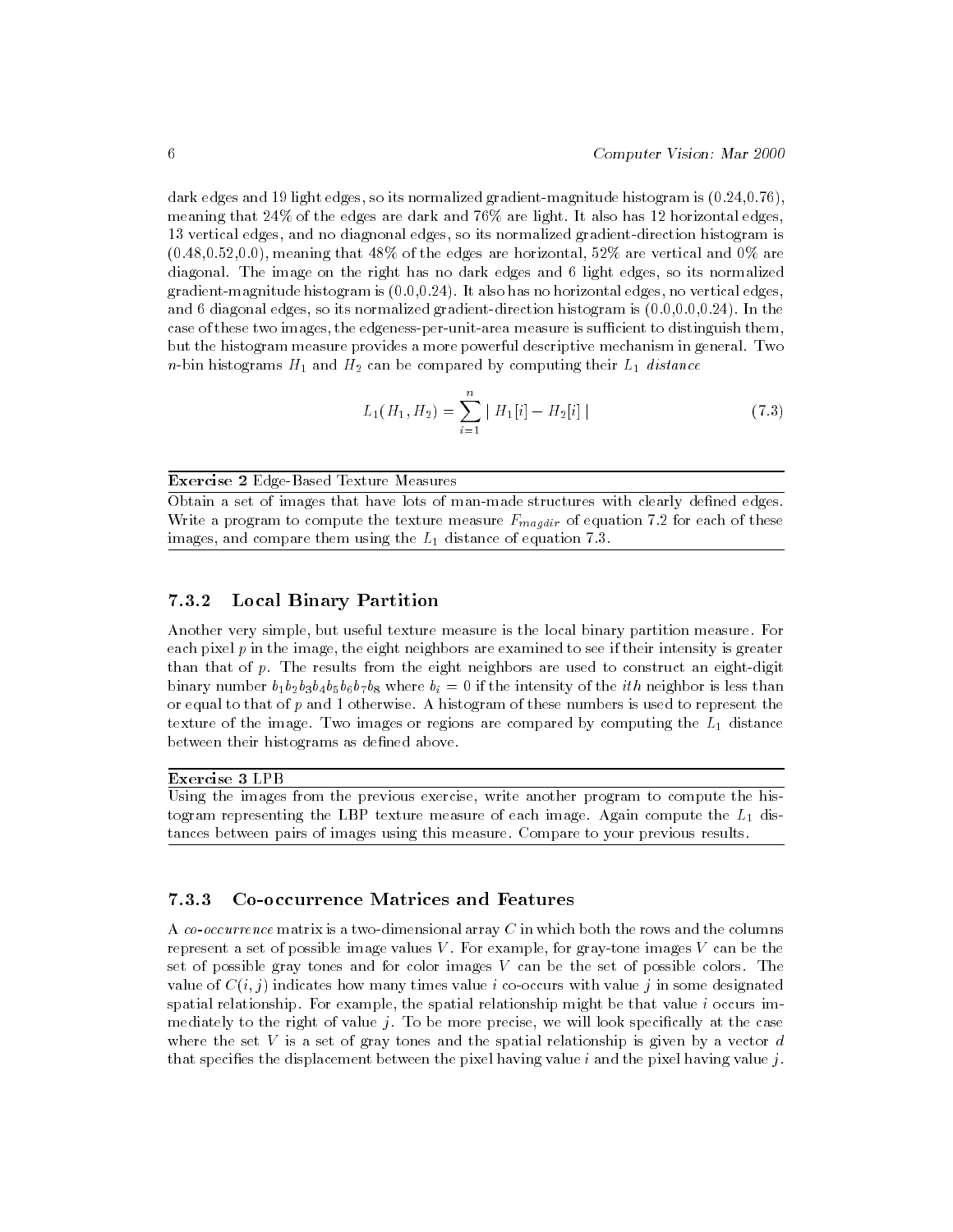Let d be a displacement vector  $(dr, dc)$  where dr is a displacement in rows (downward) and dc is a displacement in columns (to the right). Let  $V$  be a set of gray tones. The  $\mathbb{R}$  for  $\mathbb{R}$  correction is defined by  $\mathbb{R}$  for  $\mathbb{R}$  independent by  $\mathbb{R}$ 

$$
C_d(i,j) = |\{(r,c) | I(r,c) = i \text{ and } I(r+dr, c+dc) = j\}| \tag{7.4}
$$

Figure *(* ) illustrates this concept with a 4  $\times$  4 image *I* and three different co-occurrence matrices for  $I: C_{(0,1)}, C_{(1,0)},$  and  $C_{(1,1)}$ .



Figure 7.6: Three different co-occurrence matrices for a gray-tone image.

In  $C_{(0,1)}$  note that position (1,0) has a value of 2, indicating that  $j = 0$  appears directly to the right of  $i = 1$  two times in the image. However, position  $(0,1)$  has a value of 0, indicating that  $j = 1$  never appears directly to the right of  $i = 0$  in the image. The largest co-occurence value of 4 is in position  $(0,0)$ , indicating that a 0 appears directly to the right of another 0 four times in the image.

| <b>Exercise 4</b> Co-occurence Matrices                                                                     |  |
|-------------------------------------------------------------------------------------------------------------|--|
| Construct the gray-tone co-occurrence matrices $C_{(1,2)}$ , $C_{(2,2)}$ , and $C_{(2,3)}$ for the image of |  |
| Figure 7.6.                                                                                                 |  |

There are two important variations of the standard gray-tone co-occurrence matrix. The  $r$ rst is the normalized gray-tone co-occurrence matrix  $\mathcal{N}_d$  achieve  $\mathcal{N}_d$ 

$$
N_d(i,j) = \frac{C_d(i,j)}{\sum_i \sum_j C_d(i,j)}\tag{7.5}
$$

which normalizes the co-occurrence values to lie between zero and one and allows them to be thought of as probabilities in a large matrix. The second is the *symmetric* gray-tone  $\mathrm{c}\,\mathrm{o}\text{-} \mathrm{o}\,\mathrm{c}\,\mathrm{u}$  and  $\mathrm{c}\,\mathrm{u}\,\mathrm{u}$  and  $\mathrm{c}\,\mathrm{u}\,\mathrm{u}$  and  $\mathrm{c}\,\mathrm{u}\,\mathrm{u}$ 

$$
S_d(i,j) = C_d(i,j) + C_{-d}(i,j)
$$
\n(7.6)

which groups pairs of symmetric adjacencies.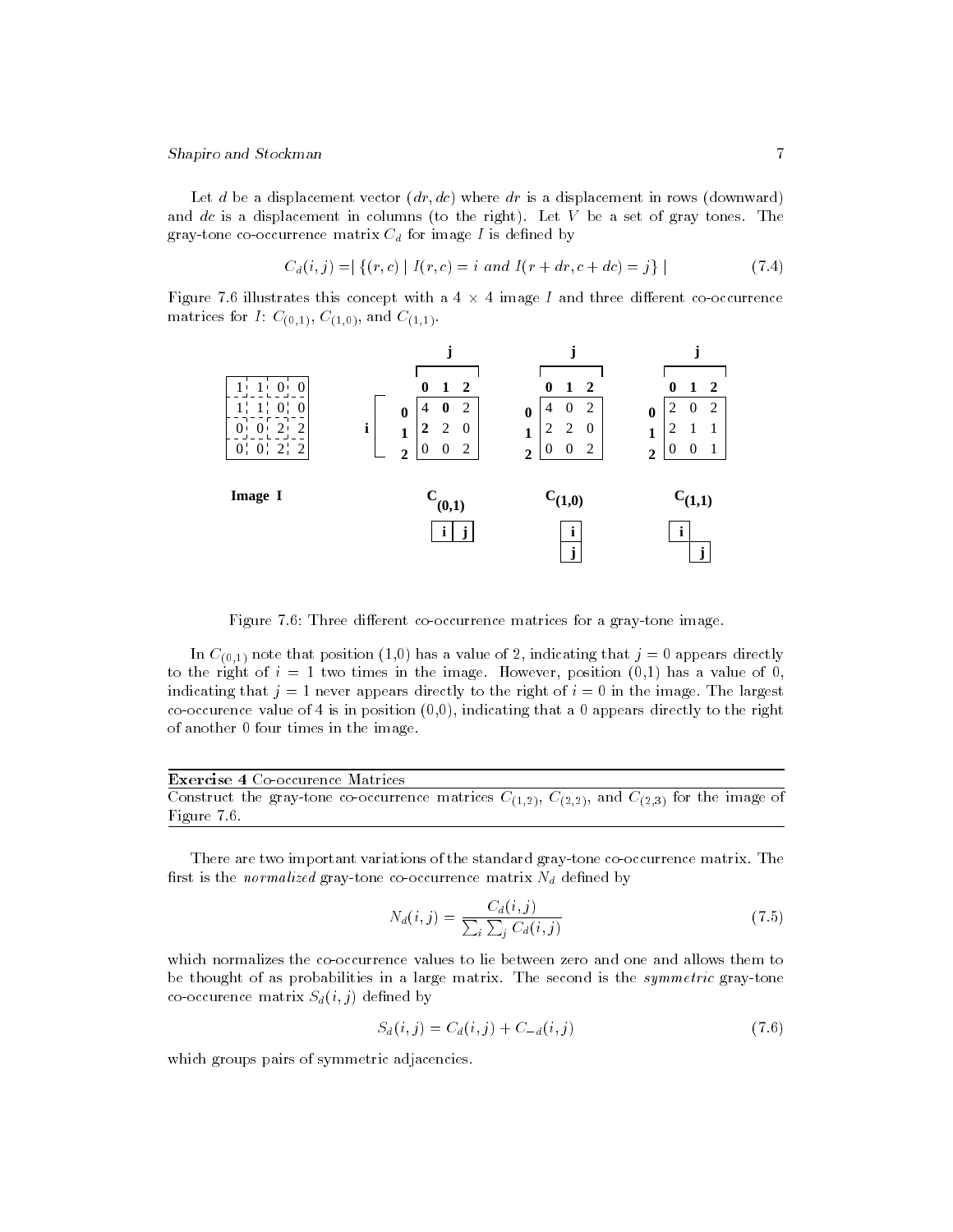

Figure 7.7: An image with a diagonal texture pattern.

| <b>Exercise 5</b> Normalized Co-occurrence                                                     |
|------------------------------------------------------------------------------------------------|
| Compute the normalized co-occurrence matrix $N_{(1,1)}$ for the image of Figure 7.7 assuming   |
| that the black pixels have gray tone 0, the gray pixels have gray tone 1, and the white pixels |
| have gray tone 2. How does it represent the texture pattern of the image?                      |

Co-occurrence matrices capture properties of a texture, but they are not directly useful for further analysis, such as comparing two textures. Instead, numeric features are computed from the co-occurrence matrix that can be used to represent the texture more compactly. The following are standard features derivable from a normalized co-occurence matrix.

$$
Energy = \sum_{i} \sum_{j} N_d^2(i, j) \tag{7.7}
$$

$$
Entropy = -\sum_{i} \sum_{j} N_d(i,j) log_2 N_d(i,j) \qquad (7.8)
$$

$$
Contrast = \sum_{i} \sum_{j} (i-j)^2 N_d(i,j) \tag{7.9}
$$

$$
Homogeneity = \sum_{i} \sum_{j} \frac{N_d(i,j)}{1 + |i - j|} \tag{7.10}
$$

$$
Correlation = \frac{\sum_{i} \sum_{j} (i - \mu_{i})(j - \mu_{j}) N_{d}(i, j)}{\sigma_{i} \sigma_{j}}
$$
(7.11)

where  $\mu_l$ ,  $\mu_l$  are the means and  $\sigma_l$ ,  $\sigma_l$  are the standard deviations of the row and column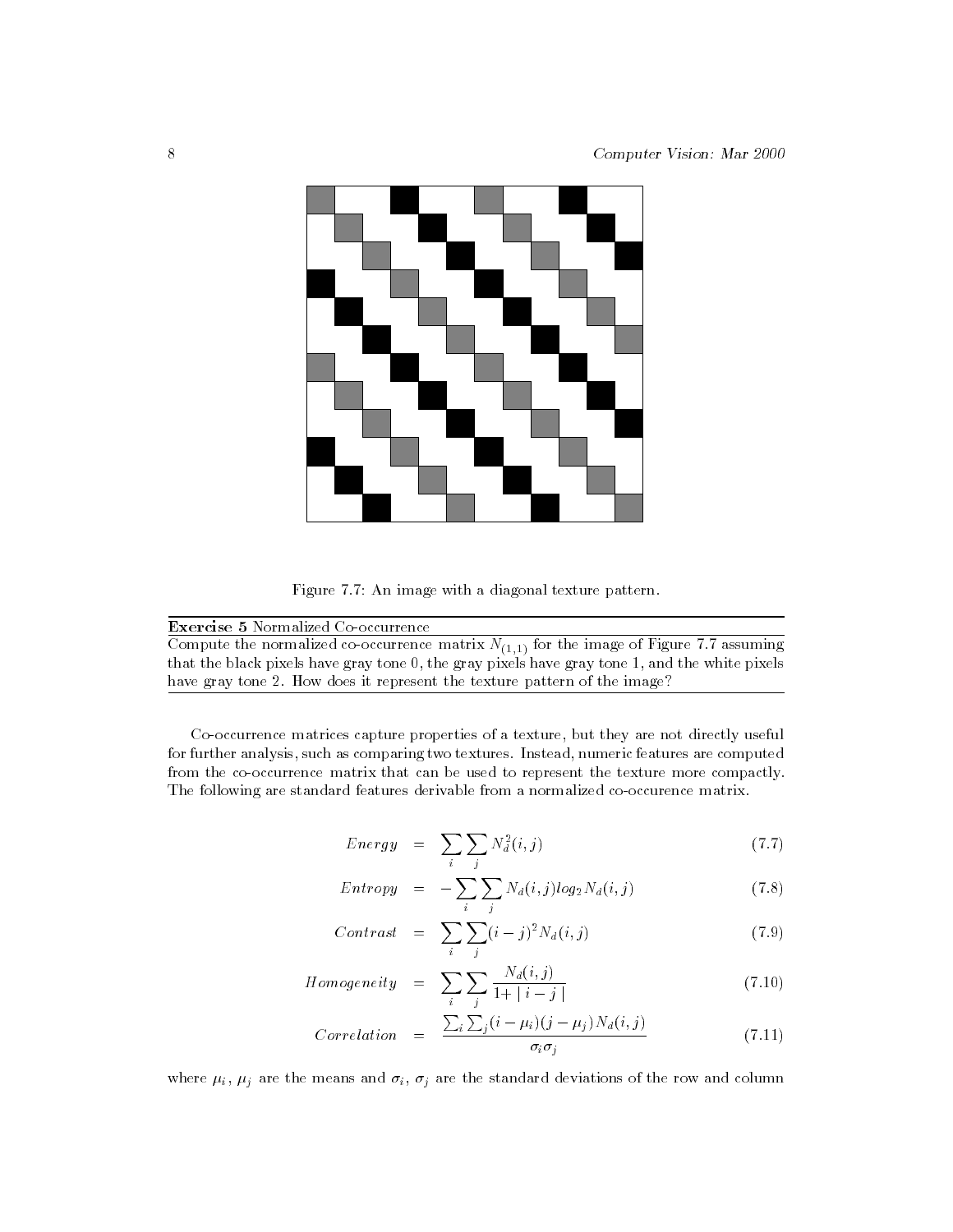$sum_{i}$   $\ldots$   $sum_{i}$   $sum_{i}$   $sum_{i}$   $sum_{i}$   $sum_{i}$   $sum_{i}$   $sum_{i}$   $sum_{i}$   $sum_{i}$   $sum_{i}$   $sum_{i}$   $sum_{i}$   $sum_{i}$   $sum_{i}$   $sum_{i}$   $sum_{i}$   $sum_{i}$   $sum_{i}$   $sum_{i}$   $sum_{i}$   $sum_{i}$   $sum_{i}$   $sum_{i}$   $sum_{i}$   $sum_{i}$   $sum_{i}$   $sum_{i}$   $sum_{i}$   $sum_{i}$   $sum_{i}$ 

$$
N_d(i) = \sum_j N_d(i, j)
$$
  

$$
N_d(j) = \sum_i N_d(i, j)
$$

One problem with deriving texture measures from co-occurrence matrices is how to choose the displacement vector  $d$ . A solution suggested by Zucker and Terzopoulos is to use a  $\chi^-$  statistical test to select the value(s) of  $a$  that have the most structure; that is, to maximize the value:

$$
\chi^{2}(d) = \left(\sum_{i} \sum_{j} \frac{N_d^{2}(i,j)}{N_d(i)N_d(j)} - 1\right)
$$

## 7.3.4 Laws' Texture Energy Measures

Another approach to generating texture features is to use local masks to detect various types of texture. Laws developed a texture-energy approach that measures the amount of variation within a fixed-size window. A set of nine  $5 \times 5$  convolution masks is used to compute texture energy, which is then represented by a vector of nine numbers for each pixel of the image being analyzed. The masks are computed from the following vectors, which are similar to those studied in Chapter 5.

| $\operatorname{L5}^-$ | (Level)  | $=$ $\top$   | 1 4 6 4 1       |  |  |
|-----------------------|----------|--------------|-----------------|--|--|
| E5-                   | (Edge)   | $=$ $\Box$   | $-1$ $-2$ 0 2 1 |  |  |
| $\operatorname{S5}$   | (Spot)   | $=$ $\Box$   | $-1$ 0 2 0 $-1$ |  |  |
| R5 -                  | (Ripple) | $\alpha = 1$ | $1 -4 6 -4 1$   |  |  |

The names of the vectors describe their purposes. The L5 vector gives a center-weighted local average. The E5 vector detects edges, the S5 vector detects spots, and the R5 vector detects ripples. The 2D convolution masks are obtained by computing outer products of pairs of vectors. For example, the mask E5L5 is computed as the product of E5 and L5 as follows.

| $\lceil -1 \rceil$ |               |            |  |                                         |  |   | $-1$ $-4$ $-6$ $-4$ $-1$ ] |   |  |
|--------------------|---------------|------------|--|-----------------------------------------|--|---|----------------------------|---|--|
| $-2$               |               |            |  |                                         |  |   | $-2$ $-8$ $-12$ $-8$ $-1$  |   |  |
|                    | $\times$ [ 1] | $4\quad 6$ |  | $\begin{bmatrix} 4 & 1 \end{bmatrix}$ = |  |   |                            |   |  |
| ച                  |               |            |  |                                         |  | 8 | 12                         | 8 |  |
| $\mathbf{1}$       |               |            |  |                                         |  | 4 | 6                          | 4 |  |

The first step in Laws' procedure is to remove effects of illumination by moving a small window around the image, and subtracting the local average from each pixel, to produce a preprocessed image, in which the average intensity of each neighborhood is near to zero. The size of the window depends on the class of imagery; a 15 X 15 window was used for natural scenes. After the preprocessing, each of the sixteen 5 X 5 masks are applied to the preprocessed image, producing sixteen filtered images. Let  $F_k[i, j]$  be the result of filtering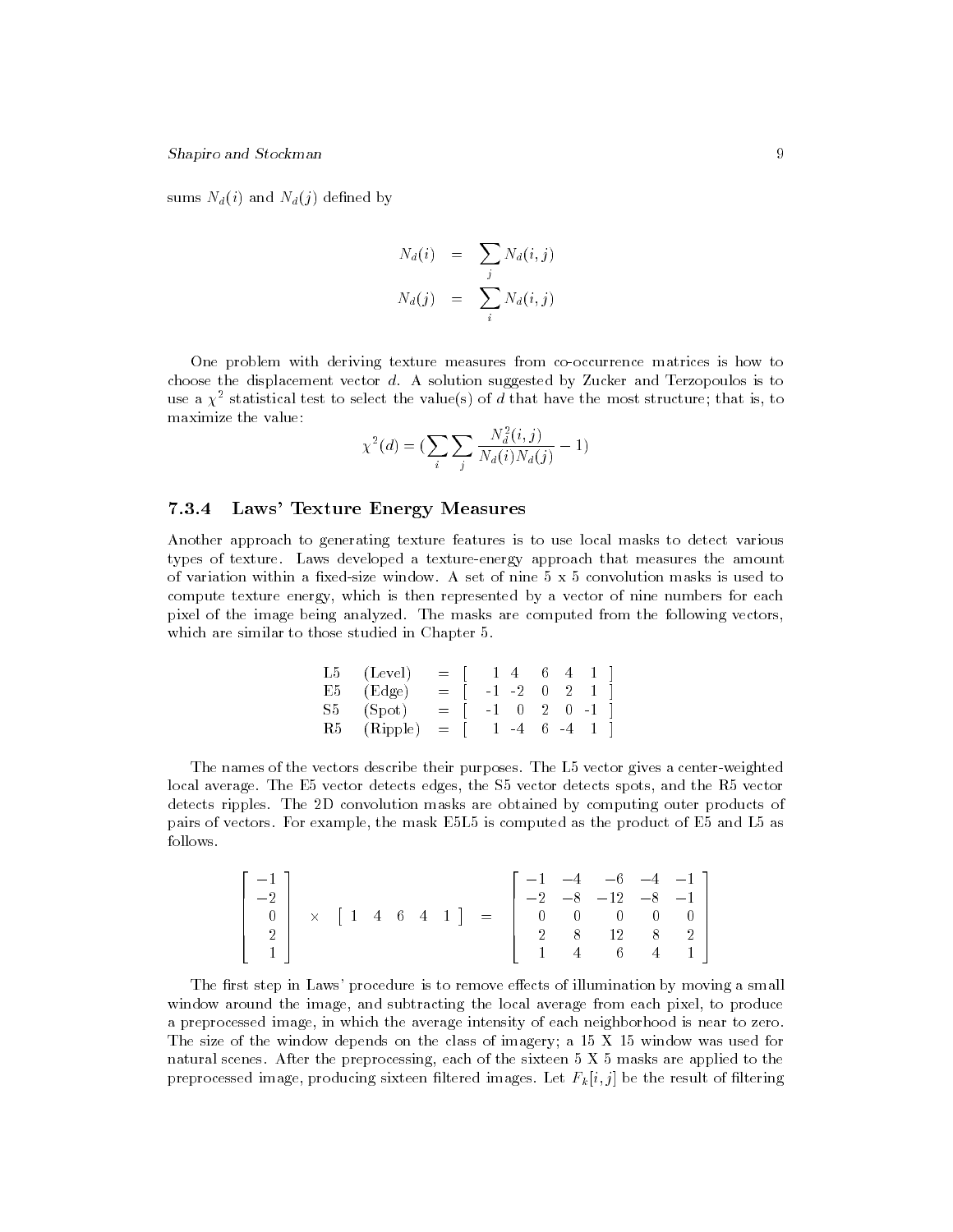| Image               | E5E5  | S5S5  | R5R5   | E5L5  | S5L5  | R5L5   | S5E5  | R5E5  | $R_{5}S_{5}$ |
|---------------------|-------|-------|--------|-------|-------|--------|-------|-------|--------------|
| Leaves1             | 250.9 | 140.0 | 1309.2 | 703.6 | 512.2 | 1516.2 | 187.5 | 568.8 | 430.0        |
| Leaves <sub>2</sub> | 257.7 | 1214  | 988.7  | 820.6 | 510.1 | 1186.4 | 172.9 | 439.6 | 328.0        |
| Grass               | 197.8 | 107-2 | 1076.9 | 586.9 | 410.5 | 1208.5 | 144.0 | 444.8 | 338.1        |
| Brick1              | 128.1 | 60.2  | 512.7  | 442.1 | 273.8 | 724.8  | 86.6  | 248.1 | 176.3        |
| Brick2              | 72.4  | 28.6  | 214.2  | 263.6 | 130.9 | 271.5  | 43.2  | 93.3  | 68.5         |
| Stone               | 224.6 | 103.2 | 766.8  | 812.8 | 506.4 | 1311.0 | 150.4 | 413.5 | 281.1        |

Table 7.1: Laws texture energy measures for the images of Figure 7.3.

with the kth mask at pixel  $[i, j]$ . Then the texture energy map  $E_k$  for miter k is defined by

$$
E_k[r, c] = \sum_{j=c-7}^{c+7} \sum_{i=r-7}^{r+7} |F_k[i, j]|
$$
\n(7.12)

Each texture energy map is a full image, representing the application of the kth mask to the input image.

Once the sixteen energy maps are produced, certain symmetric pairs are combined to produce the nine final maps, replacing each pair with its average. For example, E5L5 measures horizontal edge content, and L5E5 measures vertical edge content. The average of these two maps measures total edge content. The nine resultant energy maps are

| L5E5/E5L5     | L5S5/S5L5 |
|---------------|-----------|
| L5R5/R5L5     | E5E5      |
| E5S5/S5E5     | E5R5/R5E5 |
| S5S5          | S5R5/R5S5 |
| $_{\rm R5R5}$ |           |

The result of all the processing gives nine energy map images or, conceptually, a single image with a vector of nine texture attributes at each pixel. Table 7.1 shows the nine texture attributes for the main texture of each of the grass/stones/brick images of Figure 7.3. These texture attributes can be used to cluster an image into regions of uniform texture. Figure 7.8 illustrates the segmentation of several multi-texture images into clusters.

## 7.3.5 Autocorrelation and Power Spectrum

The autocorrelation function of an image can be used to detect repetitive patterns of texture elements and also describes the fineness/coarseness of the texture. The autocorrelation function  $\rho(dr, dc)$  of an  $N + 1 \times N + 1$  image for displacement  $d = (dr, dc)$  is given by

$$
\rho(dr, dc) = \frac{\sum_{r=0}^{N} \sum_{c=0}^{N} I[r, c]I(r + dr, c + dc]}{\sum_{r=0}^{N} \sum_{c=0}^{N} I^{2}[r, c]} \tag{7.13}
$$

$$
= \frac{I[r,c] \circ I_d[r,c]}{I[r,c] \circ I[r,c]} \tag{7.14}
$$

using the ideas of Chapter 5.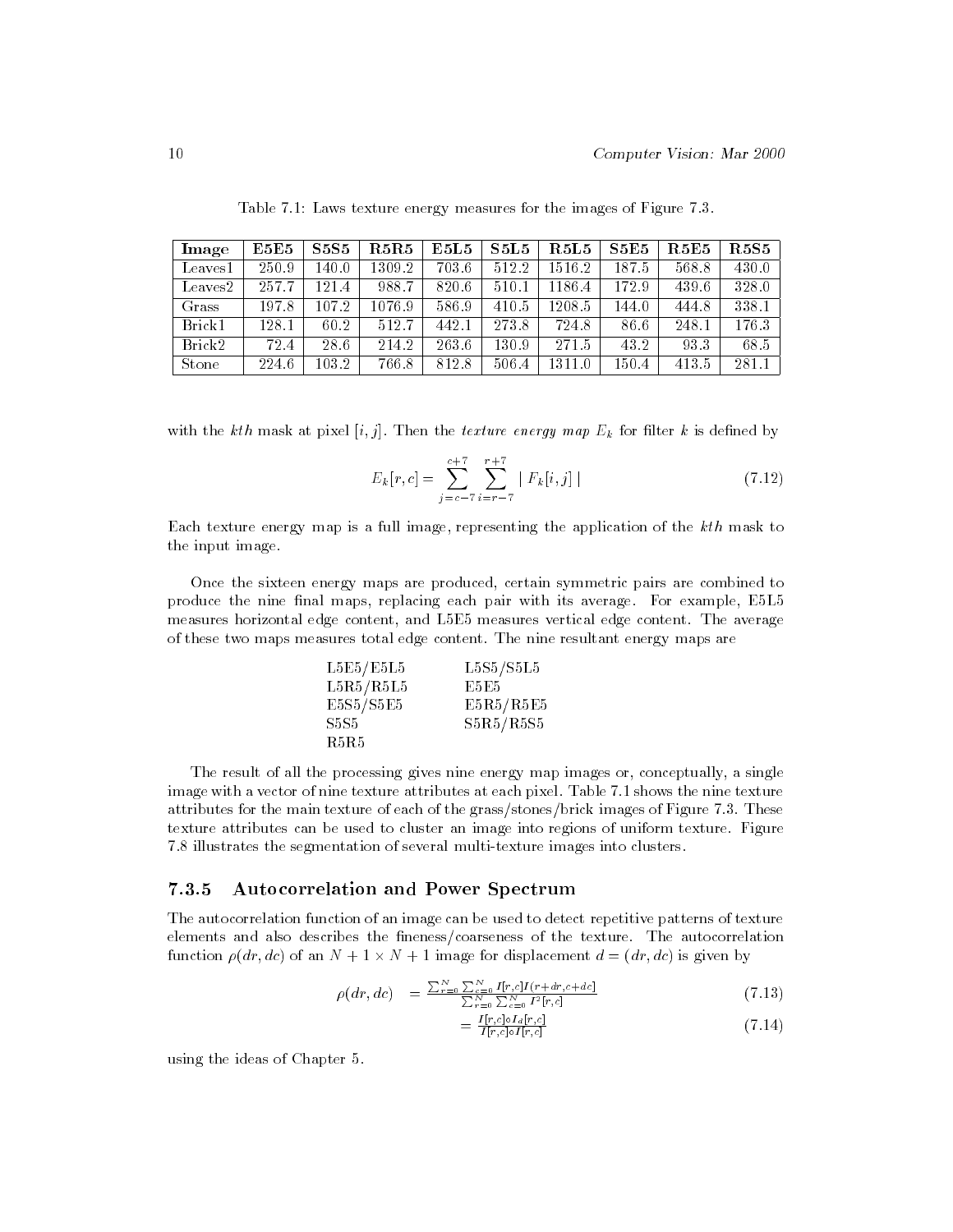Exercise 6 Laws Texture Energy Measures

Write a program to compute the Laws texture energy measures that inputs a gray-scale image and outputs a set of nine images, one for each of the texture energy measures. Obtain a set of images of both man-made and natural textures and perform a sequence of tests on them. For each test, make one of the images the test image and call the others the database images. Write an interactive front end that allows a user to select a pixel of the test image and then looks for those database images that have a texture similar to that of the selected pixel anywhere in that database image using the  $L_1$  distance on the set of nine texture energy measures available for each pixel. The brute force way to do this is to merely compare the nine values for the test image pixel with the nine values for each pixel of each database image and select an image as soon as any of its pixels has similar enough texture energy measure values. How might you do this more efficiently?

If the texture is coarse, then the autocorrelation function drops off slowly; otherwise, it will drop off very rapidly. For regular textures, the autocorrelation function will have peaks and valleys. Since  $I[r + dr, c + dc]$  is undefined at the boundaries of the image, a method for computing these virtual image values must be defined.

The autocorrelation function is related to the power spectrum of the Fourier transform. If  $I(r, c)$  is the image function and  $F(u, v)$  is its Fourier transform, the quantity  $|F(u, v)|^2$ is defined as the power spectrum where  $\vert \cdot \vert$  is the modulus of a complex number. The frequency domain can be divided into nr regions bounded by circular rings (for frequency content) and nd wedges (for orientation content) and the total energy in each region is computed to produce a set of texture features, as introduced in Chapter 5.

### 7.4Texture Segmentation

Any texture measure that provides a value or vector of values at each pixel, describing the texture in a neighborhood of that pixel, can be used to segment the image into regions of similar textures. Like any other segmentation algorithm, texture segmentation algorithms are of two major types: region-based approaches and boundary-based approaches. Region-based approaches attempt to group or cluster pixels with similar texture properties. Boundary-based approaches attempt to find "texture edges" between pixels that come from different texture distributions. We leave the discussion of segmentation algorithms to Chapter 10 on Image Segmentation. Figure 7.8 shows the segmentation of several images using the Laws texture energy measures and a clustering algorithm to group pixels into regions.

In Figure 7.8(a) and (b), the tiger image has been segmented into regions representing tiger, water, and some other miscellaneous areas of the image. In Figure 7.8(c) and (d) a multi-object image has been segmented into regions that roughly correspond to the grass, the two flags, the black mesh fence and some background. In Figure 7.8(e) and (f), the sunflower image has been segmented into three types of texture: dark borders found at the top and bottom of the image, small, far-away sunflowers at the back of the field and large, close-up sunflowers at the front of the field. Table 7.2 shows the mean Laws texture energy measures for the main regions of each of these images. Table 7.3 gives a comparison of the Laws measures for tiger regions in several different images.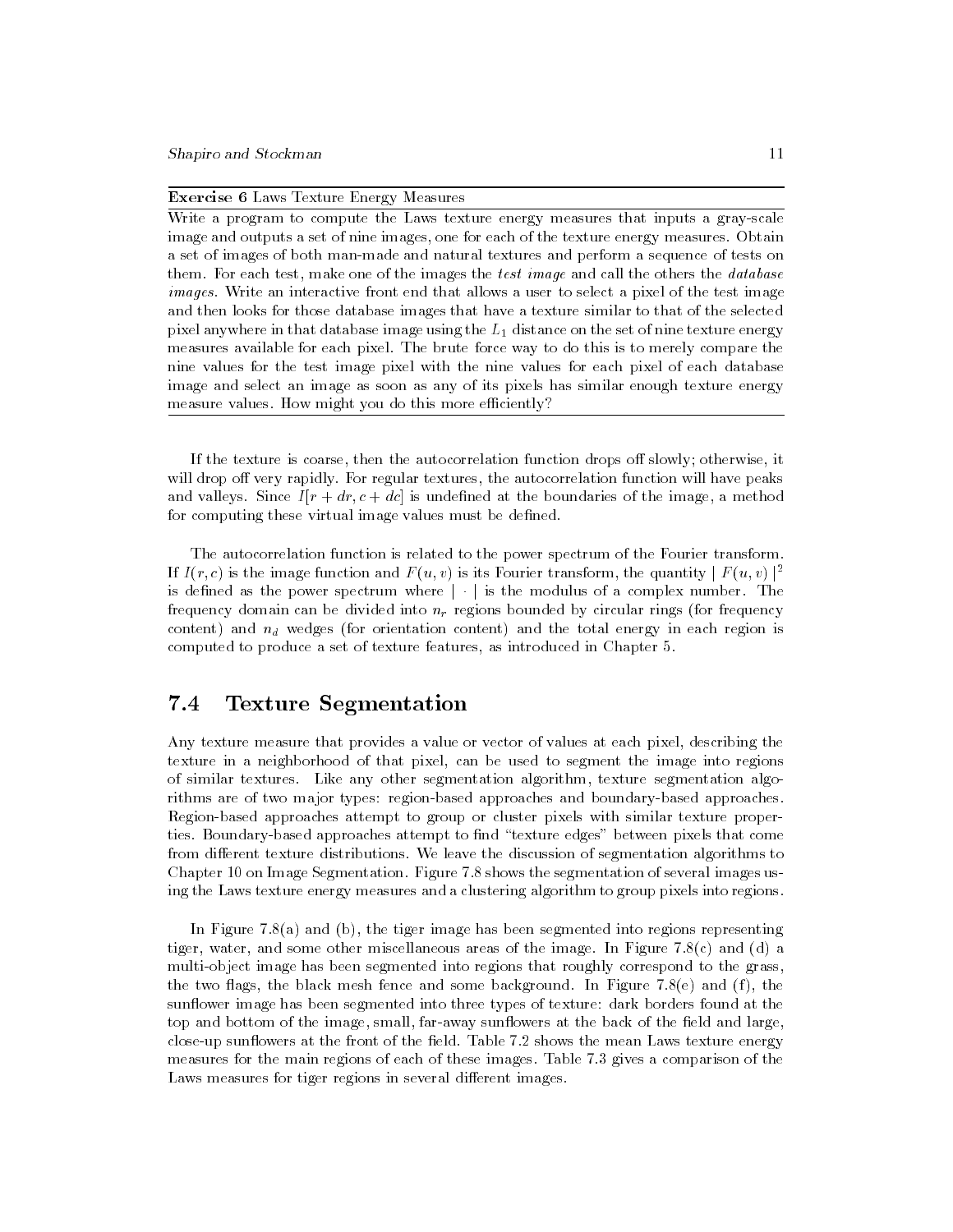





(a) Original image (b) Segmentation into 4 clusters



(c) Original image (d) Segmentation into 4 clusters





(e) Original image (f) Segmentation into 3 clusters

Figure 7.8: Examples of image segmentation using the Laws texture energy measures (original images are from Corel Stock Photos and from the MIT Media Lab VisTex database).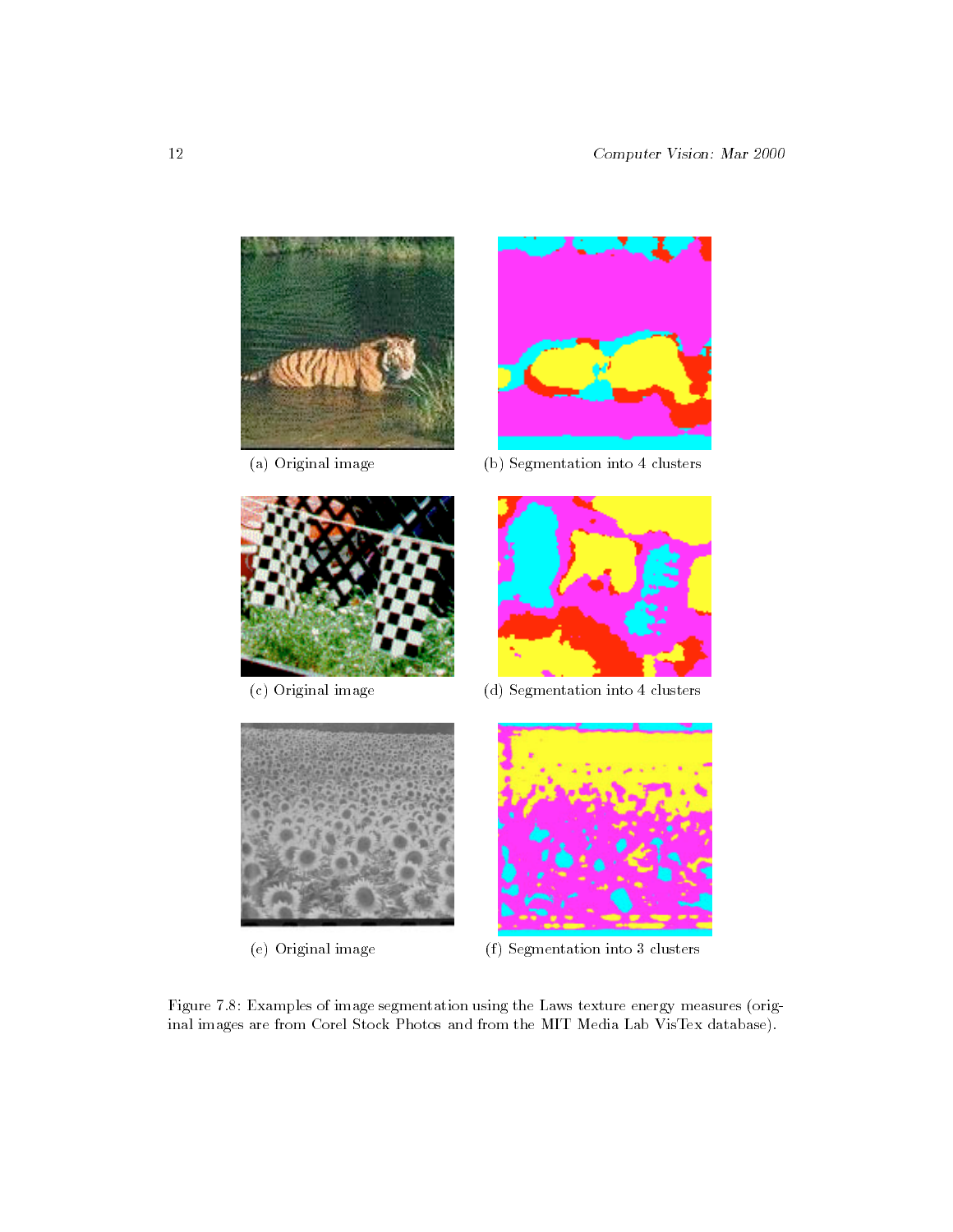| Region         | E5E5  | <b>S5S5</b> | R5R5   | E5L5   | S5L5  | R5L5   | S5E5  | R5E5  | <b>R5S5</b> |
|----------------|-------|-------------|--------|--------|-------|--------|-------|-------|-------------|
| Tiger          | 168.1 | 84.0        | 807.7  | 553.7  | 354.4 | 910.6  | 116.3 | 339.2 | 257.4       |
| Water          | 68.5  | 36.9        | 366.8  | 218.7  | 149.3 | 459.4  | 49.6  | 159.1 | 117.3       |
| Flags          | 258.1 | 113.0       | 787.7  | 1057.6 | 702.2 | 2056.3 | 182.4 | 611.5 | 350.8       |
| Fence          | 189.5 | 80.7        | 624.3  | 701.7  | 377.5 | 803.1  | 120.6 | 297.5 | 215.0       |
| Grass          | 206.5 | 103.6       | 1031.7 | 625.2  | 428.3 | 1153.6 | 146.0 | 427.5 | 323.6       |
| Small flowers  | 114.9 | 48.6        | 289.1  | 402.6  | 241.3 | 484.3  | 73.6  | 158.2 | 109.3       |
| Big flowers    | 76.7  | 28.8        | 177.1  | 301.5  | 158.4 | 270.0  | 45.6  | 89.7  | 62.9        |
| <b>Borders</b> | 15.3  | 6.4         | 64.4   | 92.3   | 36 3  | 74.5   | 93    | 26.1  | 19.5        |

Table 7.2: Laws texture energy measures for major regions of the images of Figure 7.8.

Table 7.3: Laws texture energy measures for tiger regions of several different images.

| Image              | E5E5  | <b>S5S5</b> | R5R5   | E5L5  | S5L5  | R5L5   | S5E5  | <b>R5E5</b> | R5S5  |
|--------------------|-------|-------------|--------|-------|-------|--------|-------|-------------|-------|
| Tiger1             | 171.2 | 96.8        | 1156.8 | 599.4 | 378.9 | 1162.6 | 124.5 | 423.8       | 332.3 |
| Tiger2a            | 146.3 | 79.4        | 801.1  | 441.8 | 302.8 | 996.9  | 106.5 | 345.6       | 256.7 |
| Tiger2b            | 177.8 | 96.8        | 1177.8 | 531.6 | 358.1 | 1080.3 | 128.2 | 421.3       | 334.2 |
| Tiger3             | 168.8 | 92.2        | 966.3  | 527.2 | 354.1 | 1072.3 | 124.0 | 389.0       | 289.8 |
| Tiger4             | 168.1 | 84.0        | 807.7  | 553.7 | 354.4 | 910.6  | 116.3 | 339.2       | 257.4 |
| Tiger <sub>5</sub> | 146.9 | 80.7        | 868.7  | 474.8 | 326.2 | 1011.3 | 108.2 | 355.5       | 266.7 |
| Tiger <sub>6</sub> | 170.1 | 86.8        | 913.4  | 551.1 | 351.3 | 1180.0 | 119.5 | 412.5       | 295.2 |
| Tiger7             | 156.3 | 84.8        | 954.0  | 461.8 | 323.8 | 1017.7 | 114.0 | 372.3       | 278.6 |

In the sunflower image, some of the larger flowers, some of the dark flower centers are grouped with the dark border textures, because the mask used to compute the texture is smaller than some of the larger flowers. In general, these segmentation results are imperfect; they can do no better than the operators that define them. Segmentation based on both color and texture can do better, but segmentation of natural scenes is an unsolved problem. See Chapter 10 for a more comprehensive treatment of segmentation in general.

#### 7.5References

- 1. G. R. Cross and A. K. Jain, "Markov Random Field Texture Models," IEEE Transactions on Pattern Analysis and Machine Intelligence, Vol. PAMI-5, 1983, pp. 25-39.
- 2. R. M. Haralick, K. Shanmugam, and I. Dijnstein, "Textural features for image classification," IEEE Transactions on Systems, Man, and Cybernetics, Vol. 3, 1973, pp. 610-621.
- 3. B. Julesz, "Experiments in the Visual Perception of Texture," Scientific American, 1975, pp. 34-43.